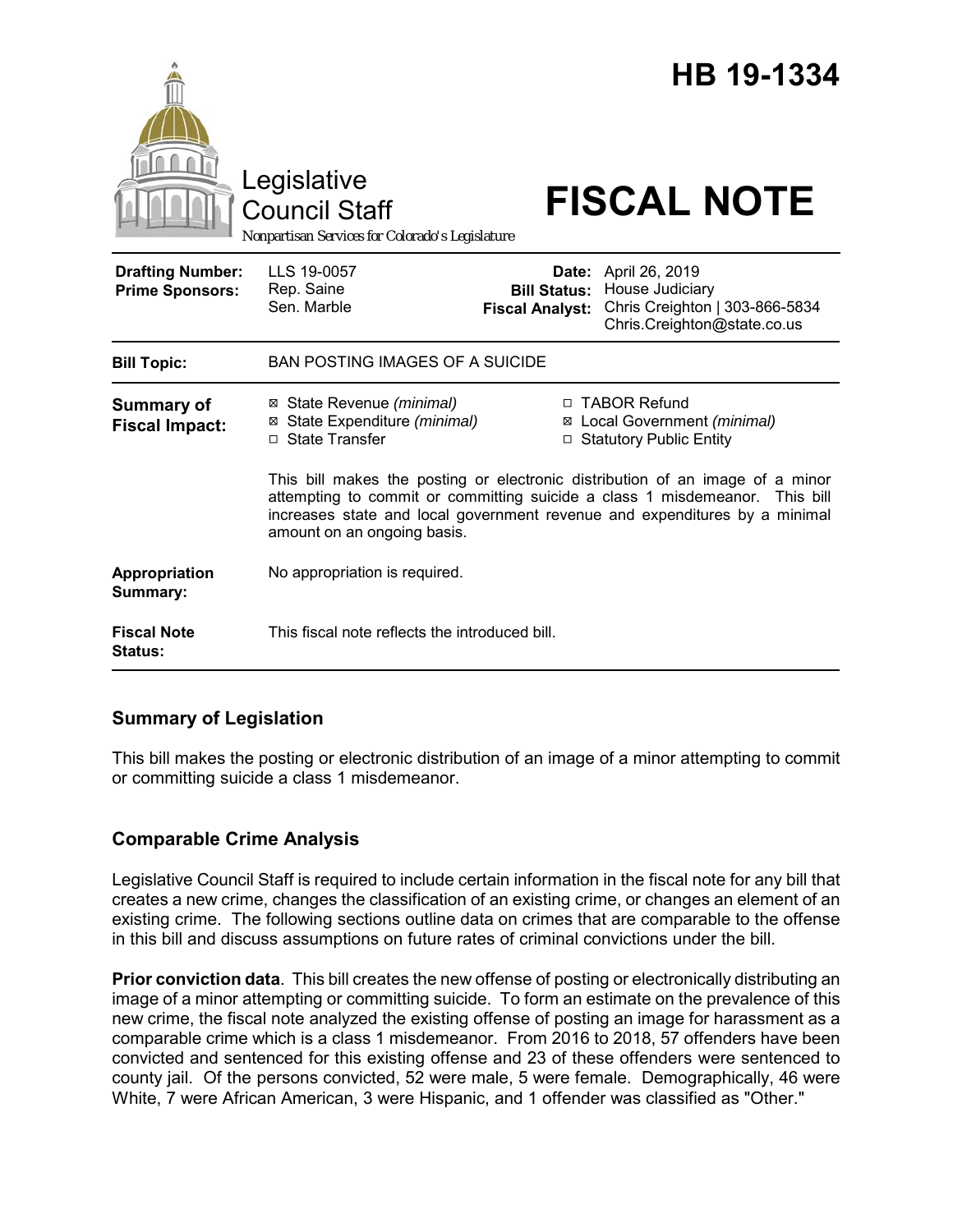April 26, 2019

**Assumption.** A high level of compliance with this law is assumed with less than 10 court filings and less than 5 convictions per year; therefore, the criminal justice system impacts identified in this analysis are assumed to be minimal.

Visit leg.colorado.gov/fiscalnotes for more information about criminal justice costs in fiscal notes.

## **State Revenue**

**Criminal fines and court fees.** By creating a new misdemeanor, this bill will increase state revenue from criminal fines and court fees by a minimal amount beginning in FY 2019-20, credited to the Fines Collection Cash Fund, various other cash funds in the Judicial Department, and the General Fund. The fine penalty for a class 1 misdemeanor is \$500 to \$5,000. Additionally, court fees may be imposed on a case-by-case basis for a variety of court-related costs, such as probation supervision, drug surcharges, or late fees. Because the courts have the discretion of incarceration, imposing a fine, or both, a precise state revenue impact cannot be determined. Criminal fine and court fee revenue is subject to TABOR; however, under the March 2019 Legislative Council Staff forecast, a TABOR surplus is not expected in FY 2019-20 or FY 2020-21.

## **State Expenditures**

Beginning in FY 2019-20, this bill increases costs and workload in the Judicial Department and agencies that provide representation to indigent persons by a minimal amount. Costs and workload in the Department of Human Services may also increase. These impacts are discussed below.

**Judicial Department***.* This bill will increase costs and workload for the trial courts in the Judicial Department to process additional criminal case filings. To the extent that offenders are sentenced to probation, costs and workload in the Division of Probation will increase. Costs and workload may also increase in the agencies that provide representation to indigent persons, including the Office of the State Public Defender and the Office of Alternate Defense Council and for the Office of the Child's Representative for representation in juvenile delinquency proceedings. Overall, it is assumed that this workload can be accomplished within existing appropriations. Should a change in funding be required for any agency or division with the Judicial Department, the fiscal note assumes it will be addressed through the annual budget process.

**Department of Human Services.** To the extent that this bill increases the number of juveniles adjudicated of posting or distributing an image of a minor attempting or committing suicide and sentenced to the Division of Youth Services, costs will increase. This impact is assumed to be minimal and that any increase in costs will be addressed through the annual budget process.

### **Local Government**

Beginning in FY 2019-20, this bill is expected to increase local government revenue, costs, and workload as described below. The exact impact to a particular local government will vary depending on the number of offenses committed within its jurisdiction, but is assumed to be minimal.